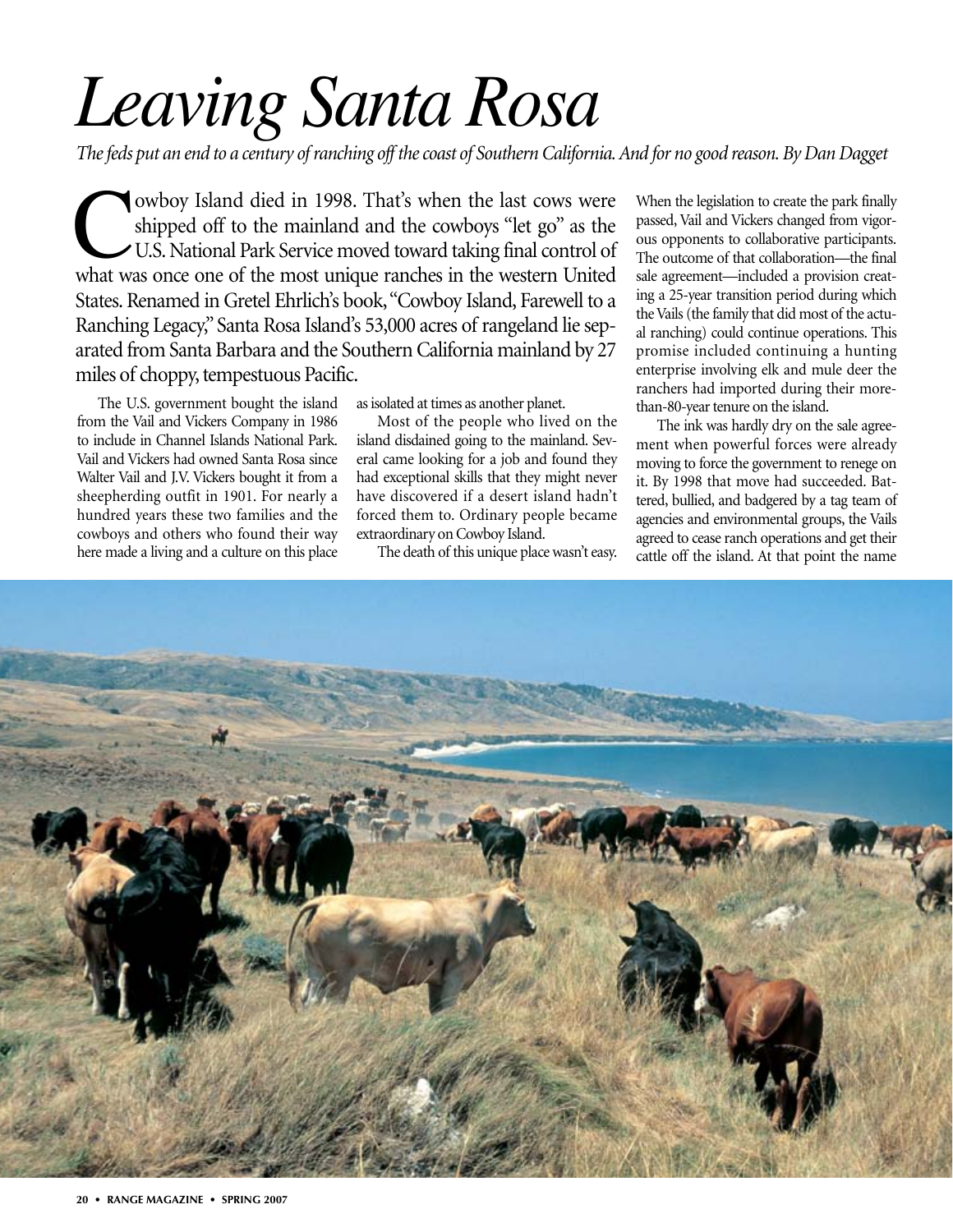Santa Rosa became shorthand for government treachery within the Southern California agricultural community. When an effort  $\frac{2}{3}$ was made to designate National Seashore status to an area that would impact a number of  $\frac{5}{4}$ ranches, the opposition was rallied by the cry "Remember Santa Rosa." The designation failed.

As the fight over Cowboy Island neared its end Al Vail was heard asking some of the agency people and legislators he was battling: "How come when you wanted the island you kissed our asses, and now, after you got it, you are trying to put a sharp stick in our eye?"

That might have been the end of it, but the controversy over Cowboy Island wasn't over. Recently, a new uproar has been ignited by the removal of a few thousand feral pigs from Santa Cruz, another island acquired to form Channel Islands National Park. The killing of these pigs sparked a fury of editorials, letters to the editor, claims of impending environmental disaster, petitions, lawsuits, and so forth in liberal Santa Barbara.

The uproar spread to Santa Rosa because the "nonnative" deer and elk the Vails brought to that island are scheduled to meet the same fate. Removal of the elk and deer by lethal or other means was to start in 2008 and be completed in 2011 when the Vails' hunting enterprise is to end at the completion of the agreed-upon transition period. Currently, the elimination of Santa Rosa's deer and elk is banned under a provision included in the 2007 Defense Authorization Act by San Diego Rep. Duncan Hunter. California Senators Barbara Boxer and Dianne Feinstein, however, are moving to overturn that ban.

This rekindling of controversy regarding Santa Rosa inspired Tim J. Setnicka, superintendent of Channel Islands National Park during the latter stages of Cowboy Island's demise, to write a series of three investigative articles throwing open the doors of the smoke-filled rooms in which that demise was perpetrated. The series appeared on the front page of the *Santa Barbara News Press's* "Voices" section. Each was accompanied by a lead editorial on the opinion page.

After the sale was complete all was well, observes Setnicka, until 1990. At that point a superintendent who had opposed actions toward the early removal of the Vails was transferred, and the park's budget was increased by \$900,000: "The park had to do something to spend the money," writes Setnicka, so it hired a number of new staffers who came to the conclusion that the ranch's operations were "irreparably damaging" park



*The ink was hardly dry on the sale agreement when powerful forces were already moving to force the government to renege on it. By 1998, battered, bullied, and badgered by a tagteam of agencies and environmental groups, the Vails agreed to cease ranch operations and get their cattle off the island. New Park Service staffers claimed the ranch was "irreparably damaging" park resources but "no facts or proof could be offered by park staff; they just provided emotional arguments."*

resources and "needed to be severely regulated and downsized."

When asked which species ranch operations were irreparably damaging, Setnicka relates, "no facts or proof could be offered by park staff; they just provided emotional arguments." Subsequent monitoring reveals that the island hosted many more rare species than anyone had thought, and that, rather than trending toward extinction, those rare species were doing quite well. In fact, some of them were even increasing in number.

At this point, Setnicka says, the decision

had to be made: "Do we [NPS] acknowledge the Vails' successful stewardship of their cattle ranching operations for almost eight decades, which allowed these species to exist, or do we use this information to villify the Vails?"

In the end, in spite of the fact that "even after years of gathering this data the government had been unable to find any species that could prove that continuation of the Vail ranching/hunting operation was driving it into extinction"; and in spite of the fact that "the reason Santa Rosa Island was even eligible for inclusion into the national park system

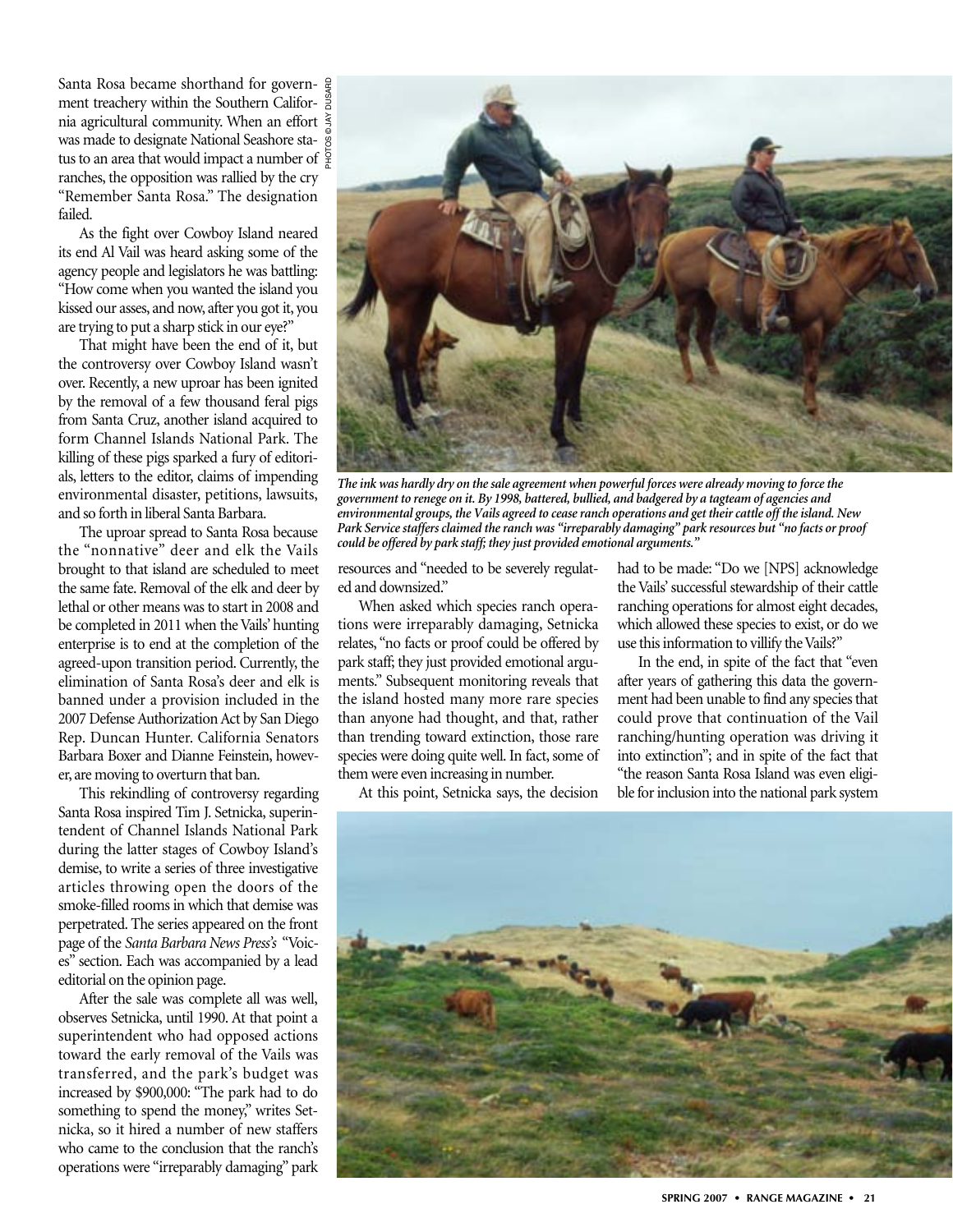

*Twenty years after the Vail and Vickers families acquiesed to the inevitable and sold Cowboy Island to the U.S. government, the California Rangeland Trust boated a gathering of former residents, family, friends, and interested others to the island for what seemed to be a wake. A few days later, when a series of investigative articles surfaced in a local newspaper, the event was transformed into an awakening.*



was...that the Vails and Vickers did not choose to carve it up into island ranchettes," the park chose villification and the effort to remove the Vails was underway.

One justification for this decision is that the Park Service is mandated to manage lands in "natural" conditions and that removing the Vails is necessary to restore those natural conditions. Never mind that humans have been hunting, fishing, planting, harvesting and residing on Santa Rosa for 13,000 years. Never mind that, because of this, the natural conditions the Park Service claims it would restore by removing human management have not

existed on Santa Rosa in any time frame that is relevant to the plants and animals that live there today.

The Vails had to go.

To achieve this goal in spite of the lack of any real evidence to justify it, Setnicka reveals: "[T]he park service used the standard management model it uses to deal with such situations: we ground them down by calling in other agencies to help us and, in the end, outspent them with almost limitless federal money."

Setnicka describes in great detail how the government went about doing this. He calls

the tactics the Park Service and FWS used against the Vails "a jackhammer."

This jackhammer consists of requiring more and more extensive actions to "protect" park resources from ranching operations even though they don't appear to need protection. One species that serves as an effective tool by means of which to apply this policy is the western snowy plover, a tiny shorebird proposed for listing under the Endangered Species Act (ESA). Even though monitoring ended up yielding only one instance in which these birds might have been negatively affected by the ranch's cattle—one steer *possibly* stepped on a nest—the ESA provides that "possible impacts are reason enough to require a landowner to take action or suffer the wrath of the Fish & Wildlife Service and ESA penalties."

So, FWS first required part of a pasture to be fenced to protect the plovers. Then it began to press the Vails to expand those measures throughout the entire pasture. "What the anti-ranch National Park Service and FWS communities really wanted," writes Setnicka,"was to force the ranch to close the pasture to all horses and cattle by making mitigation measures both expensive and difficult to perform." The FWS then began threatening to expand this tactic even further by listing a number of species on Santa Rosa under the ESA. That would have made all actions over the entire island subject to FWS approval.

As these demands grew, Setnicka relates, "They could not tell me how many, other than zero cattle, would make them happy."

Another tactic the Park Service used against the Vails was to leak information to FWS and other agencies "out the back door," while those agencies delivered ever-growing demands in the front door.

Aided by information provided by this good cop/bad cop routine, the Regional Water Quality Abatement Board issued the first Clean Up or Abate Order (CAO) ever issued against the Park Service.

"All ranchers and farmers should note their action," Setnicka warns, noting that this order was issued against the Park Service rather than against the Vails. Filing against the Park Service, he observes, meant that the CAO would not be seen as an action against a ranch and therefore would not rouse the larger ranching community to oppose it. The truly lethal aspect of this move is that it took the defense of the Vails out of their hands and put it in the hands of the Park Service which, of course, was total-